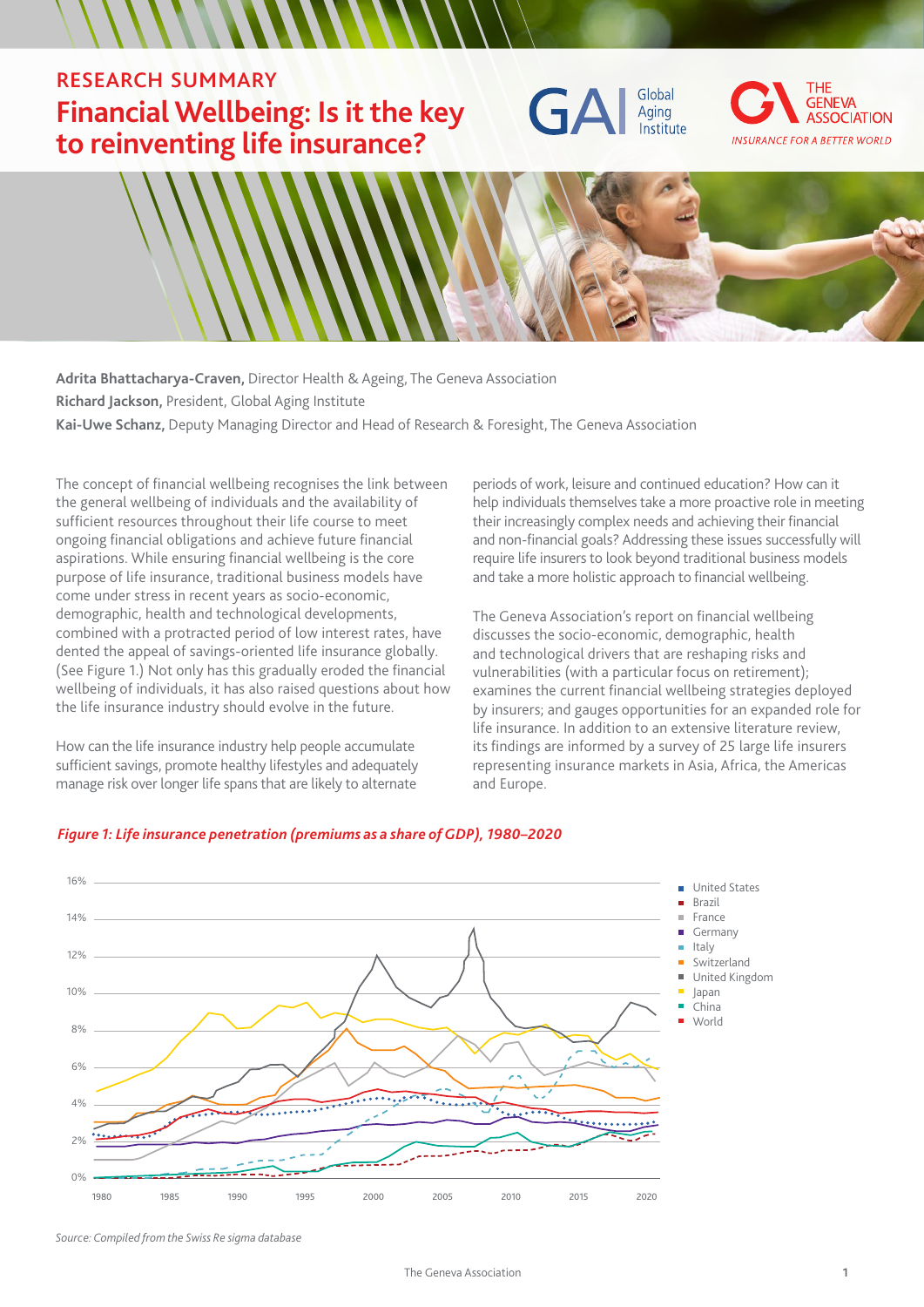## **The forces shaping future financial wellbeing**

*Retirement insecurity* is growing. In developed countries, ageing populations and slower economic growth are undermining the sustainability of the near-universal state pension systems put in place in the early post-war era. Governments have responded by reducing retirement benefits and raising retirement ages. In developing countries, where large informal sectors mean that coverage under state pension systems is limited, much of the population still depends on the extended family for old age support. Yet informal family support networks are weakening as countries urbanise and industrialise and family size declines. While governments around the world have responded with innovative approaches to expanding employer and personal pensions, retirement savings and insurance protection remain inadequate, with many facing impoverishment in old age.

Demographic and health trends are also putting pressure on *healthcare expenditure* and undermining financial wellbeing. Almost 60% of people aged 65 and over in OECD countries now report living with two or more chronic health conditions. While the level of observed disability among the elderly has fallen in recent years, helping to facilitate longer working lives, chronic morbidity has been flat or rising, which suggests that the underlying health of the elderly is not increasing in tandem with life expectancy. The fact that the incidence of chronic illnesses among younger adults is now rising in many countries is also a cause for concern and could put additional pressure on health and care budgets, undermine productivity and reduce wealth accumulation across the life cycle. Furthermore, there is clear evidence that financial insecurity in itself exacerbates poor physical and mental health, thereby creating a vicious cycle.

*A macro-economic environment* characterised by low interest rates is impairing the ability of funded pensions and private insurance to deliver benefits that can meet the income needs of future retirees. To make the situation even more challenging, the recent surge in inflation rates may result in pension savers facing (increasing) negative yields on their investments and an erosion in future levels of inflation-adjusted retirement income. Whether today's young adults will be able to save enough in the current macro-economic environment to ensure a secure retirement is doubtful. While behavioural adaptions, such as starting to save earlier and working longer, may help them achieve their goals to an extent, additional forces such as growing labour-market informality and rising life expectancy will also be weighing on their retirement income prospects.

*Digital technology* has become a key channel for consumer interactions. Unlike Baby Boomers, who have been the primary target of life insurers so far, Millennials and Gen Z are technologically savvy. There is evidence to suggest that insurers with digital capacity were most successful in meeting the needs of these cohorts over the past two years as COVID-19-induced

insecurities led to a sudden surge in their demand for life insurance. For instance, U.S. life insurance companies with digital capacity and algorithm-driven underwriting have experienced 30-50% increases in sales since 2020.<sup>1</sup> However, while some life insurers have made headway, the industry as a whole has been slow to capitalise on digital technology. This has opened up a growing market for independent technology platforms positioned at the intersection between finance, ageing and health. Age tech venture funding alone is estimated to have increased more than tenfold since 2011 to reach over USD 1 billion in 2020, suggesting that this is an industry poised to make the most of the longevity economy.<sup>2</sup> However, it remains to be seen whether such developments will make a real difference in increasing financial wellbeing, improving consumer engagement and advancing financial inclusion or are simply creating new interfaces for marketing and distribution.

## **Financial wellbeing insights from the survey**

The survey conducted for the report explored the perspectives of 25 large life insurers (with combined annual gross premiums for the life segment amounting to over USD 550 billion)<sup>3</sup> on the evolving concept of financial wellbeing. In particular, it focused on the following:

- Insurers' interpretations of and perceptions about financial wellbeing
- How the concept of financial wellbeing is being applied in practice
- Insights into the opportunities and challenges involved in cementing insurers' role in financial wellbeing



<sup>1</sup> Kakar 2021.

<sup>2</sup> Etkin 2021.<br>3 Calculated

<sup>3</sup> Calculated based on published data for the life segment (including health, life, annuities, accidents and disability) in 2021, and when not available, 2020.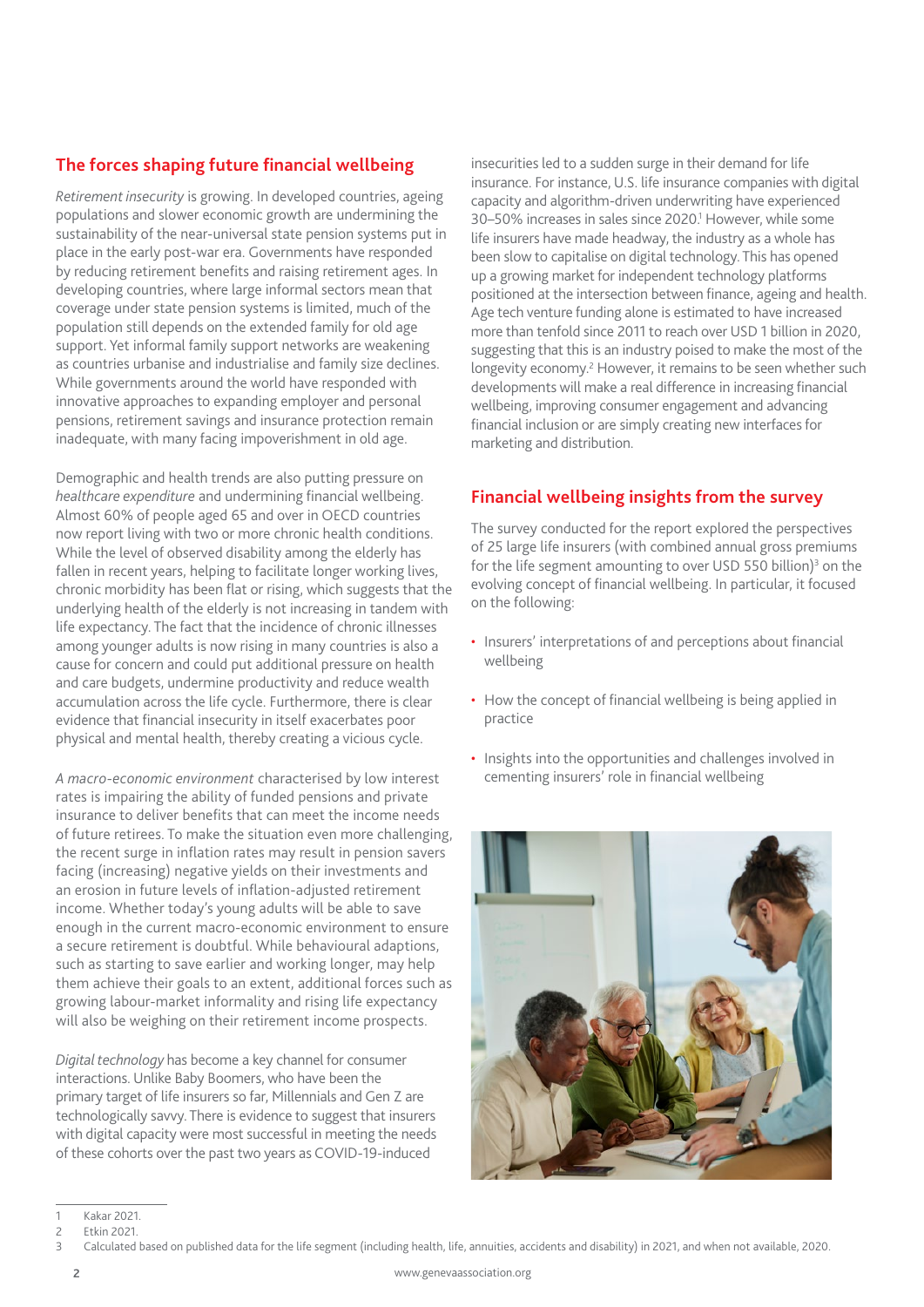### *Figure 2: Financial wellbeing: consumer needs*



**Life insurance**: Risk protection from mortality, disability and loss of income.

# **E**

**Nudge** uses behavioural psychology to tackle holistic wellbeing – physical, mental, financial and social health – and works in partnership with insurers. **Other wellness measures**

# **Retirement planning**

**PensionBee** is an aggregation platform that identifies and consolidates pension funds and devises investment and annuity payment plans in partnership with insurers and directly with consumers.

**Pension calculator** is another tool offered by many, including insurers.

## **Money management**

 $\frac{1}{10}$ 

**UpWise by MetLife** helps to build positive financial habits by tracking spending habits, analysing money moods and supporting saving goals.

# **Debt counseling**

**StepChange** is a non-profit organisation offering debt counselling and practical support for managing debts.

# **Savings**

**ING Everyday Round Up**  automatically rounds up any card purchases to a set amount and deposits the excess in a savings account or applies it towards paying down a home loan.

**Literacy**

**FutureFIT University by AIG** is a web portal with online tutorials to enhance financial literacy.

*Source: The Geneva Association 2022*

Based on the findings of the literature review, the report interprets financial wellbeing (and related products) as an ecosystem of consumer needs, including financial literacy, savings, debt, money management and general wellbeing, in addition to core insurance offerings such as retirement and risk protection. The survey reveals that some life insurers have started to expand their role to address all parts of this spectrum. But, for the vast majority of life insurers, the focus is concentrated on areas denoted in dark to moderately dark shades in Figure 2, such as retirement planning, savings and financial literacy, among others.

Most insurers agree that financial wellbeing should be considered comprehensively, but their emphasis remains on retirement savings – suggesting a gap between what is acknowledged to be important versus what is offered as a solution. There is widespread consensus that demographic shifts in particular are driving the concept and shaping their market. Surprisingly, technological drivers are seen as less important, except as an enabler of more sales, better marketing and improved access. Insurers and banks are viewed as the most active players in this space, followed by governments. Notably, independent (digital) platforms are seen as one of the least active players despite the growth seen in recent years.

All insurers offer products to enhance financial wellbeing that go beyond traditional risk and savings solutions. But most products are designed with retirement security as a primary goal, followed by financial literacy and encouraging general savings.

Intriguingly, limiting risk exposures through more preventive strategies is the least cited motivation. Financial management, including tackling debt, falls outside the scope of the products offered by insurers, suggesting that insurers are largely working within the parameters of their traditional roles while taking some incremental steps to influence other financial behaviours. Product characteristics appear to mirror these findings. Few insurers focus on the young with financial wellbeing programmes, with the vast majority focusing on working-age adults and only some aiming at the elderly.

Most insurers deem financial wellbeing products to be successful in increasing customer numbers, retention and experience. There is an acknowledgement that more could be done to increase the number and improve the quality of touchpoints with customers to strengthen engagement and influence behaviour. Regarding consumer outcomes, there is a widespread belief that life insurers are well-positioned to enhance financial wellbeing by moving towards better customisation of products, reframing retirement savings as part of general savings goals to counter low prioritisation of insurance and tapping into the needs of the elderly with better integration of healthcare services. However, life insurers also face important challenges such as the squeeze on household disposable income, which makes it difficult for people to achieve meaningful savings, and the volatility of the political and regulatory environments, which makes instilling long-term savings habits difficult.